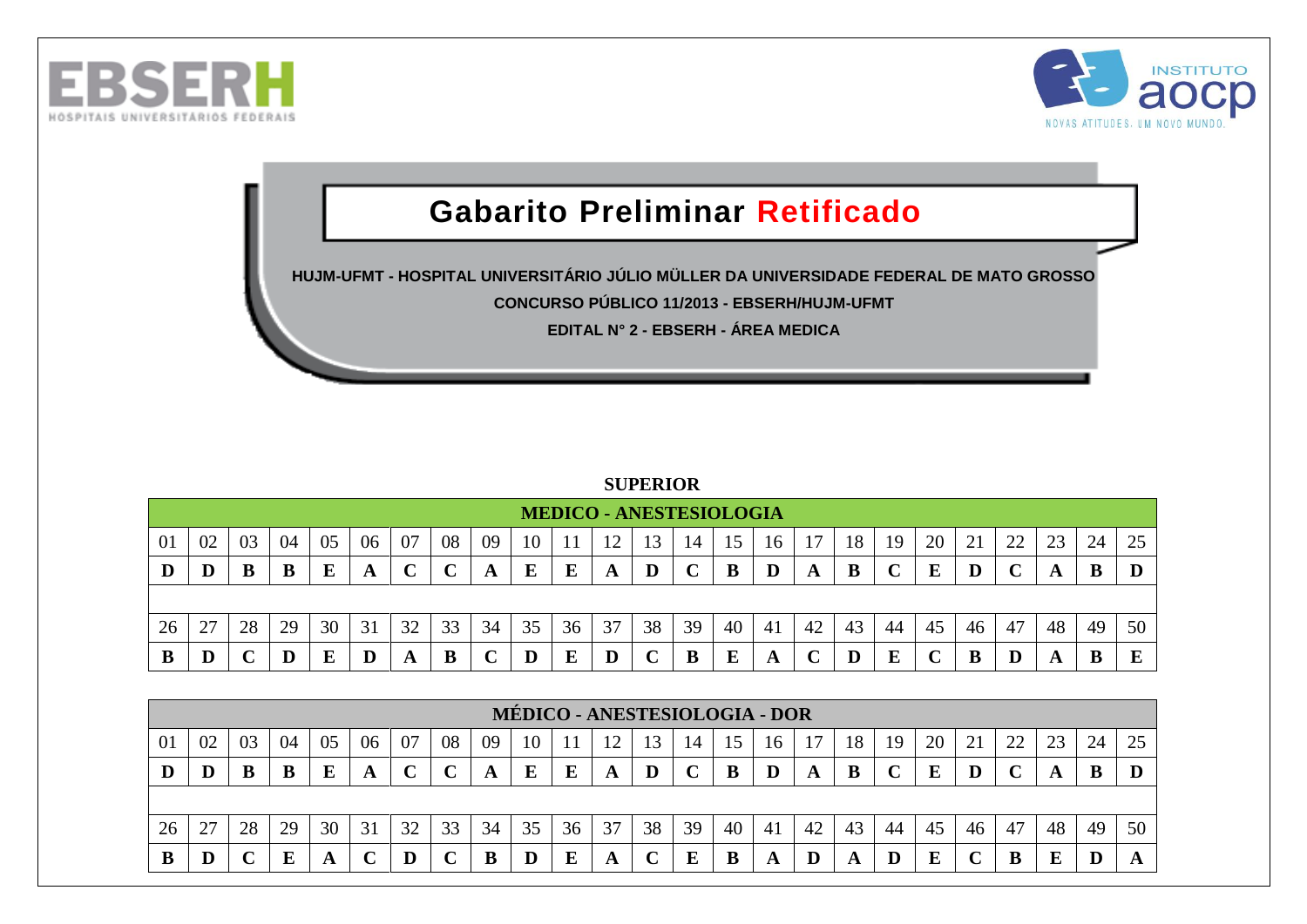|    |    |    |    |    |    |    |        |    |        |    | <b>MÉDICO - CARDIOLOGIA</b> |    |    |    |    |    |    |    |    |    |        |    |    |    |
|----|----|----|----|----|----|----|--------|----|--------|----|-----------------------------|----|----|----|----|----|----|----|----|----|--------|----|----|----|
| 01 | 02 | 03 | 04 | 05 | 06 | 07 | 08     | 09 | 10     |    |                             | 13 | 14 |    | 16 |    | 18 | 19 | 20 |    | 22     | 23 | 24 | 25 |
| D  |    |    |    |    | A  |    | $\sim$ | A  | E      | E  | A                           | D  |    |    | D  | A  | B  |    | E  | D  | $\sim$ | A  | B  |    |
|    |    |    |    |    |    |    |        |    |        |    |                             |    |    |    |    |    |    |    |    |    |        |    |    |    |
| 26 |    | 28 | 29 | 30 | 31 | 32 | 33     | 34 | 35     | 36 | 37                          | 38 | 39 | 40 | 41 | 42 | 43 | 44 | 45 | 46 | 47     | 48 | 49 | 50 |
|    | A  |    | E  |    | E  | A  | B      |    | $\sim$ |    | A                           | Е  | B  |    |    |    | E  | A  | D  |    | A      | F  |    |    |

|    |    |    |    |    |    |    |    | MÉDICO – CARDIOLOGIA PEDIÁTRICA |    |    |    |    |    |    |    |    |    |    |    |    |    |    |    |    |
|----|----|----|----|----|----|----|----|---------------------------------|----|----|----|----|----|----|----|----|----|----|----|----|----|----|----|----|
| 01 | 02 | 03 | 04 | 05 | 06 | 07 | 08 | 09                              | 10 |    | 12 |    | 14 | د، | 16 | 7  | 18 | 19 | 20 |    |    | 23 | 24 | 25 |
| D  | D  | В  | B  | Е  | A  |    |    | A                               | E  |    | A  | D  |    |    | D  |    | B  |    | E  |    |    | A  |    |    |
|    |    |    |    |    |    |    |    |                                 |    |    |    |    |    |    |    |    |    |    |    |    |    |    |    |    |
| 26 | 27 | 28 | 29 | 30 | 31 | 32 | 33 | 34                              | 35 | 36 | 37 | 38 | 39 | 40 | 41 | 42 | 43 | 44 | 45 | 46 | 47 | 48 | 49 | 50 |
| В  | A  | E  |    | D  | B  | Е  | A  |                                 |    | A  |    |    | B  |    | E  |    |    |    | D  |    | E  |    |    |    |

|                |    |    |    |    |    |    |    |    |    |    |    |    |    |    |    | MÉDICO - CIRURGIA DE CABEÇA E PESCOÇO |    |    |    |    |    |    |    |    |
|----------------|----|----|----|----|----|----|----|----|----|----|----|----|----|----|----|---------------------------------------|----|----|----|----|----|----|----|----|
| 0 <sup>1</sup> | 02 | 03 | 04 | 05 | 06 | 07 | 08 | 09 | 10 |    |    | 13 | 14 | 15 | 16 |                                       | 18 | 19 | 20 |    | 22 | 23 | 24 | 25 |
| D              |    |    |    |    |    |    |    |    |    |    | A  |    |    | В  |    |                                       | B  |    | E  |    |    |    |    |    |
|                |    |    |    |    |    |    |    |    |    |    |    |    |    |    |    |                                       |    |    |    |    |    |    |    |    |
| 26             | 27 | 28 | 29 | 30 | 31 | 32 | 33 | 34 | 35 | 36 | 37 | 38 | 39 | 40 | 41 | 42                                    | 43 | 44 | 45 | 46 | 47 | 48 | 49 | 50 |
|                |    |    |    |    |    |    |    |    |    |    |    |    |    |    |    |                                       |    |    |    |    | A  |    |    |    |

|    |    |    |    |    |    |    |    |    |    |    | <b>MÉDICO - CIRURGIA GERAL</b> |    |             |    |    |    |    |    |    |    |              |    |    |    |
|----|----|----|----|----|----|----|----|----|----|----|--------------------------------|----|-------------|----|----|----|----|----|----|----|--------------|----|----|----|
| 01 | 02 | 03 | 04 | 05 | 06 | 07 | 08 | 09 | 10 |    |                                | 13 | 14          | 15 | 16 |    | 18 | 19 | 20 | 21 | 22           |    | 24 | 25 |
| Ð  | D  |    | В  | Е  | A  |    |    | A  | E  | E  | A                              | D  | $\mathbf C$ | в  | D  | A  | B  |    | E  |    | $\mathbf{r}$ |    | В  |    |
|    |    |    |    |    |    |    |    |    |    |    |                                |    |             |    |    |    |    |    |    |    |              |    |    |    |
| 26 |    | 28 | 29 | 30 | 31 | 32 | 33 | 34 | 35 | 36 | 37                             | 38 | 39          | 40 | 41 | 42 | 43 | 44 | 45 | 46 | 47           | 48 | 49 | 50 |
|    |    |    | Е  |    | A  |    | A  |    | E  |    |                                | в  | A           | A  | D  |    | E  |    |    |    | A            |    | B  |    |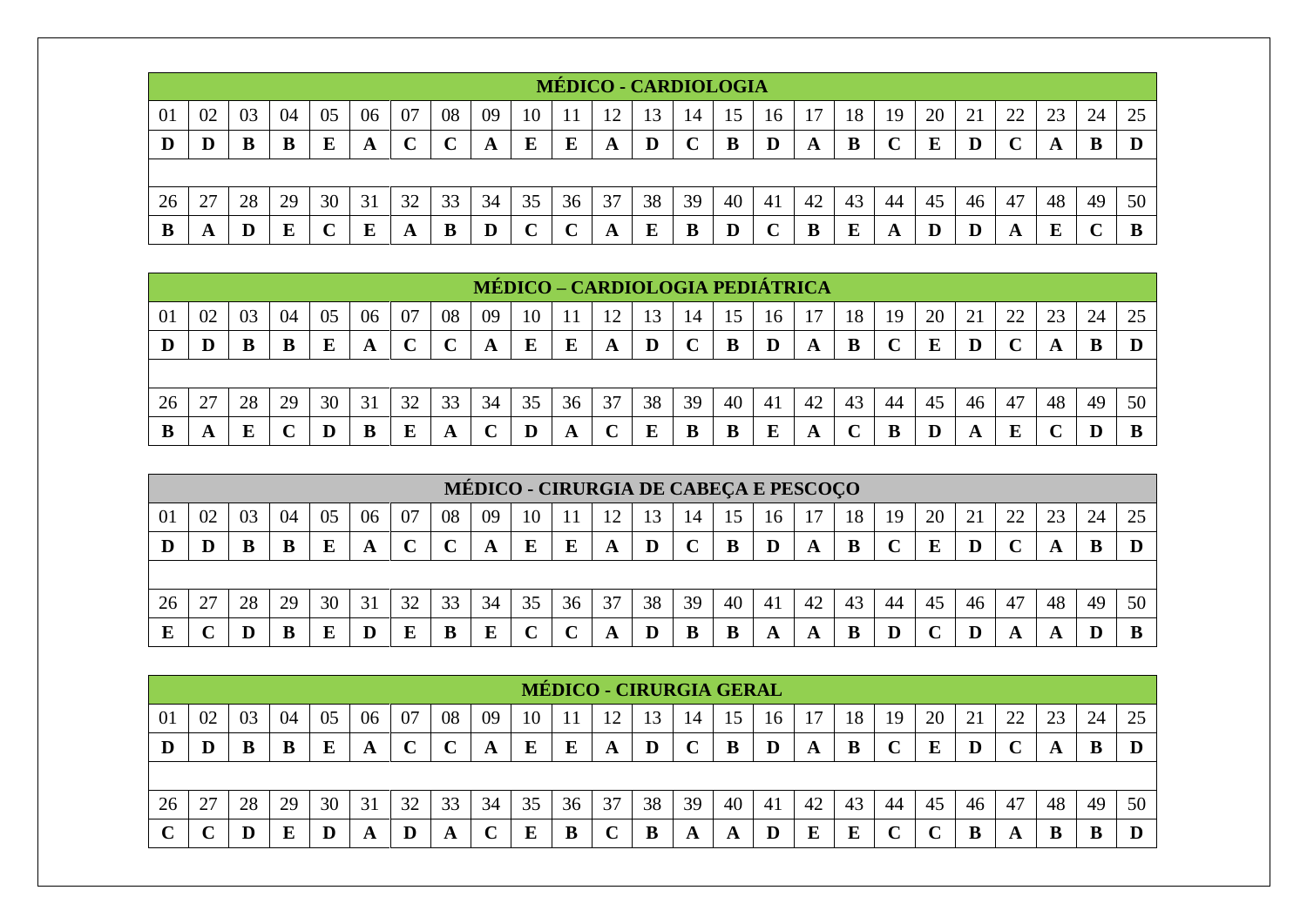|    |               |    |    |    |    |    |        |    |        |    |    | MÉDICO - CIRURGIA PLÁSTICA |    |    |    |    |    |    |    |    |        |    |    |    |
|----|---------------|----|----|----|----|----|--------|----|--------|----|----|----------------------------|----|----|----|----|----|----|----|----|--------|----|----|----|
| 01 | 02            | 03 | 04 | 05 | 06 | 07 | 08     | 09 | 10     |    |    |                            | 14 |    | 16 |    | 18 | 19 | 20 |    | 22     | 23 | 24 | 25 |
| D  |               | В  |    |    |    |    | $\sim$ | A  | E      | E  | A  |                            |    |    |    | A  | В  |    | E  |    | $\sim$ |    | B  |    |
|    |               |    |    |    |    |    |        |    |        |    |    |                            |    |    |    |    |    |    |    |    |        |    |    |    |
| 26 | $\mathcal{L}$ | 28 | 29 | 30 | 31 | 32 | 33     | 34 | 35     | 36 | 37 | 38                         | 39 | 40 | 41 | 42 | 43 | 44 | 45 | 46 | 47     | 48 | 49 | 50 |
| A  | л             | В  |    |    |    |    |        |    | ю<br>Ŀ | A  | A  | B                          | B  |    |    |    |    |    | E  |    | D      |    | В  |    |

|    |    |    |    |    |    |    |    |    |    |    |    |    |    |    | <b>MÉDICO - CIRURGIA TORÁCICA</b> |    |    |    |    |    |    |    |    |    |
|----|----|----|----|----|----|----|----|----|----|----|----|----|----|----|-----------------------------------|----|----|----|----|----|----|----|----|----|
| 01 | 02 | 03 | 04 | 05 | 06 | 07 | 08 | 09 | 10 |    | 12 | 3  | 14 |    | 16                                |    | 18 | 19 | 20 |    | 22 | 23 | 24 | 25 |
| IJ | D  | В  | B  | E  | A  |    |    |    | E  | E  | A  | D  |    |    | $\bf{D}$                          | A  | B  |    | E  |    |    |    |    |    |
|    |    |    |    |    |    |    |    |    |    |    |    |    |    |    |                                   |    |    |    |    |    |    |    |    |    |
| 26 | 27 | 28 | 29 | 30 | 31 | 32 | 33 | 34 | 35 | 36 | 37 | 38 | 39 | 40 | 41                                | 42 | 43 | 44 | 45 | 46 | 47 | 48 | 49 | 50 |
|    | B  | A  | E  | A  | A  |    |    |    |    |    |    | A  |    |    |                                   |    |    |    | E  |    |    |    |    |    |

|    |    |    |    |    |    |    |              |    |    |    |    |    |    |    | <b>MÉDICO - CIRURGIA VASCULAR</b> |    |    |    |    |    |    |    |    |    |
|----|----|----|----|----|----|----|--------------|----|----|----|----|----|----|----|-----------------------------------|----|----|----|----|----|----|----|----|----|
| 01 | 02 | 03 | 04 | 05 | 06 | 07 | 08           | 09 | 10 |    | 12 |    | 14 | 15 | 16                                |    | 18 | 19 | 20 |    | 22 |    | 24 |    |
|    |    | В  |    | E  | A  |    | $\mathbf{C}$ | A  | E  | E  | A  |    |    |    | D                                 | A  | В  |    | E  |    |    |    |    |    |
|    |    |    |    |    |    |    |              |    |    |    |    |    |    |    |                                   |    |    |    |    |    |    |    |    |    |
| 26 | 27 | 28 | 29 | 30 | 31 | 32 | 33           | 34 | 35 | 36 | 37 | 38 | 39 | 40 | 41                                | 42 | 43 | 44 | 45 | 46 | 47 | 48 | 49 | 50 |
|    | B  |    | A  |    | Б  |    | D            | A  | E  |    | B  |    | D  | E  | A                                 |    | E  |    |    |    |    |    |    |    |

|    |    |    |    |    |    |    |    |    |    |    | MÉDICO - CLÍNICA MÉDICA |    |              |    |     |    |    |    |    |    |    |    |    |    |
|----|----|----|----|----|----|----|----|----|----|----|-------------------------|----|--------------|----|-----|----|----|----|----|----|----|----|----|----|
| 01 | 02 | 03 | 04 | 05 | 06 | 07 | 08 | 09 | 10 |    | ാ                       | 13 | 14           | 15 | 16  |    | 18 | 19 | 20 |    | 22 |    | 24 | 25 |
| D  | D  | B  | B  |    |    |    |    | A  | E  | E  | A                       |    | $\mathbf{C}$ |    | D   | A  | B  |    | E  |    |    | A  |    |    |
|    |    |    |    |    |    |    |    |    |    |    |                         |    |              |    |     |    |    |    |    |    |    |    |    |    |
| 26 | 27 | 28 | 29 | 30 | 31 | 32 | 33 | 34 | 35 | 36 | 37                      | 38 | 39           | 40 | -41 | 42 | 43 | 44 | 45 | 46 | 47 | 48 | 49 | 50 |
| B  | E  | B  | E  | A  | E  |    | D  |    | A  | E  | A                       |    | A            | E  |     | В  | A  | B  |    |    | A  |    | D  |    |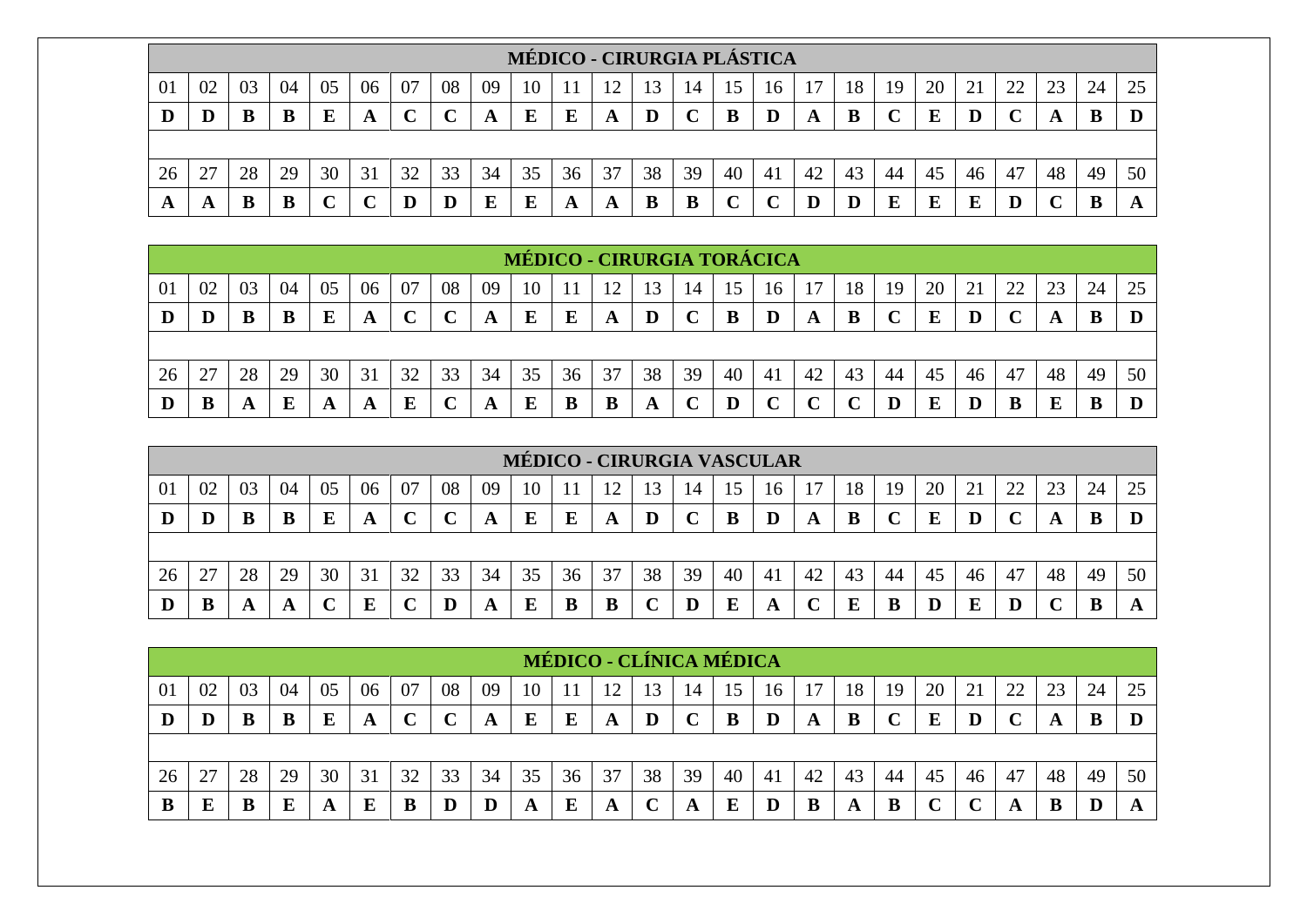|    |    |    |    |    |    |    |          |    |    |    | MÉDICO - COLOPROCTOLOGIA |    |              |                          |    |    |    |    |    |    |    |    |    |    |
|----|----|----|----|----|----|----|----------|----|----|----|--------------------------|----|--------------|--------------------------|----|----|----|----|----|----|----|----|----|----|
| 01 | 02 | 03 | 04 |    | 06 | 07 | 08       | 09 | 10 |    | $\mathbf{1} \mathbf{2}$  | 13 | 14           | $\overline{\mathcal{L}}$ | 16 |    | 18 | 19 | 20 |    | 22 | 23 | 24 | 25 |
|    |    |    | B  |    | A  |    | $\Gamma$ | A  | Е  | E  | A                        |    | $\mathbf{C}$ |                          | D  | A  | B  |    | E  |    |    |    | B  |    |
|    |    |    |    |    |    |    |          |    |    |    |                          |    |              |                          |    |    |    |    |    |    |    |    |    |    |
| 26 |    | 28 | 29 | 30 | 31 | 32 | 33       | 34 | 35 | 36 | 37                       | 38 | 39           | 40                       | 41 | 42 | 43 | 44 | 45 | 46 | 47 | 48 | 49 | 50 |
|    |    |    | E  |    |    |    | E        | A  | A  | B  | ◡                        |    | E            |                          | E  |    |    |    | A  | л  | E  | Ľ  | В  |    |

|    |    |    |    |    |           |    |                         |    |    | <b>MÉDICO - DERMATOLOGIA</b> |    |    |             |    |     |    |    |    |    |    |    |    |    |    |
|----|----|----|----|----|-----------|----|-------------------------|----|----|------------------------------|----|----|-------------|----|-----|----|----|----|----|----|----|----|----|----|
| 01 | 02 | 03 | 04 | 05 | 06        | 07 | 08                      | 09 | 10 |                              |    | 3  | 14          |    | 16  |    | 18 | 19 | 20 | 21 | 22 | 23 | 24 | 25 |
| D  | D  | B  | B  | Ε  | A         | ◡  | $\curvearrowright$<br>╰ | A  | E  | Е                            | A  | D  | $\mathbf C$ |    |     |    | B  |    | E  |    |    |    | B  |    |
|    |    |    |    |    |           |    |                         |    |    |                              |    |    |             |    |     |    |    |    |    |    |    |    |    |    |
| 26 | 27 | 28 | 29 | 30 | 31        | 32 | 33                      | 34 | 35 | 36                           | 37 | 38 | 39          | 40 | -41 | 42 | 43 | 44 | 45 | 46 | 47 | 48 | 49 | 50 |
| D  | A  |    |    |    | ${\bf D}$ | Ε  | ⌒<br>◡                  |    | ◡  | Ε                            |    |    | ֊           |    | B   |    | E  | A  |    |    | B  | A  | υU |    |

|    |    |    |    |    | MÉDICO - DIAGNÓSTICO POR IMAGEM - ULTRASSONOGRAFIA GERAL |    |             |    |    |    |    |    |    |    |    |    |    |    |    |    |              |    |    |    |
|----|----|----|----|----|----------------------------------------------------------|----|-------------|----|----|----|----|----|----|----|----|----|----|----|----|----|--------------|----|----|----|
| 01 | 02 | 03 | 04 | 05 | 06                                                       | 07 | 08          | 09 | 10 |    | 12 | 13 | 14 |    | 16 |    | 18 | 19 | 20 |    | 22           | 23 | 24 |    |
|    |    |    |    |    | A                                                        |    | $\mathbf C$ | A  | E  | E  | A  |    |    | B  |    |    |    |    | E  | D  | $\mathbf{C}$ |    |    |    |
|    |    |    |    |    |                                                          |    |             |    |    |    |    |    |    |    |    |    |    |    |    |    |              |    |    |    |
| 26 | 27 | 28 | 29 | 30 | 31                                                       | 32 | 33          | 34 | 35 | 36 | 37 | 38 | 39 | 40 | 41 | 42 | 43 | 44 | 45 | 46 | 47           | 48 | 49 | 50 |
|    |    |    |    |    |                                                          |    |             |    |    |    |    |    |    |    |    |    |    |    |    |    |              |    |    |    |

|    |    |    |    |    |    |    |             |    |    |    |    |    |              |    | MÉDICO - ECOCARDIOGRAFIA |    |    |    |    |    |        |    |    |    |
|----|----|----|----|----|----|----|-------------|----|----|----|----|----|--------------|----|--------------------------|----|----|----|----|----|--------|----|----|----|
| 01 | 02 | 03 | 04 | 05 | 06 | 07 | 08          | 09 | 10 |    |    | 13 | 14           | 15 | 16                       |    | 18 | 19 | 20 | 21 | 22     |    | 24 |    |
| D  |    |    |    |    | A  |    | $\mathbf C$ | A  | E  | E  | A  | D  | $\mathbf{C}$ | в  | D                        | A  | в  |    | E  |    | $\sim$ |    | B  |    |
|    |    |    |    |    |    |    |             |    |    |    |    |    |              |    |                          |    |    |    |    |    |        |    |    |    |
| 26 | 27 | 28 | 29 | 30 | 31 | 32 | 33          | 34 | 35 | 36 | 37 | 38 | 39           | 40 | -41                      | 42 | 43 | 44 | 45 | 46 | 47     | 48 | 49 | 50 |
|    | D  |    |    | A  |    |    | B           | A  |    |    | B  | A  | E            | E  |                          | A  | B  |    |    |    | D      | A  | E  |    |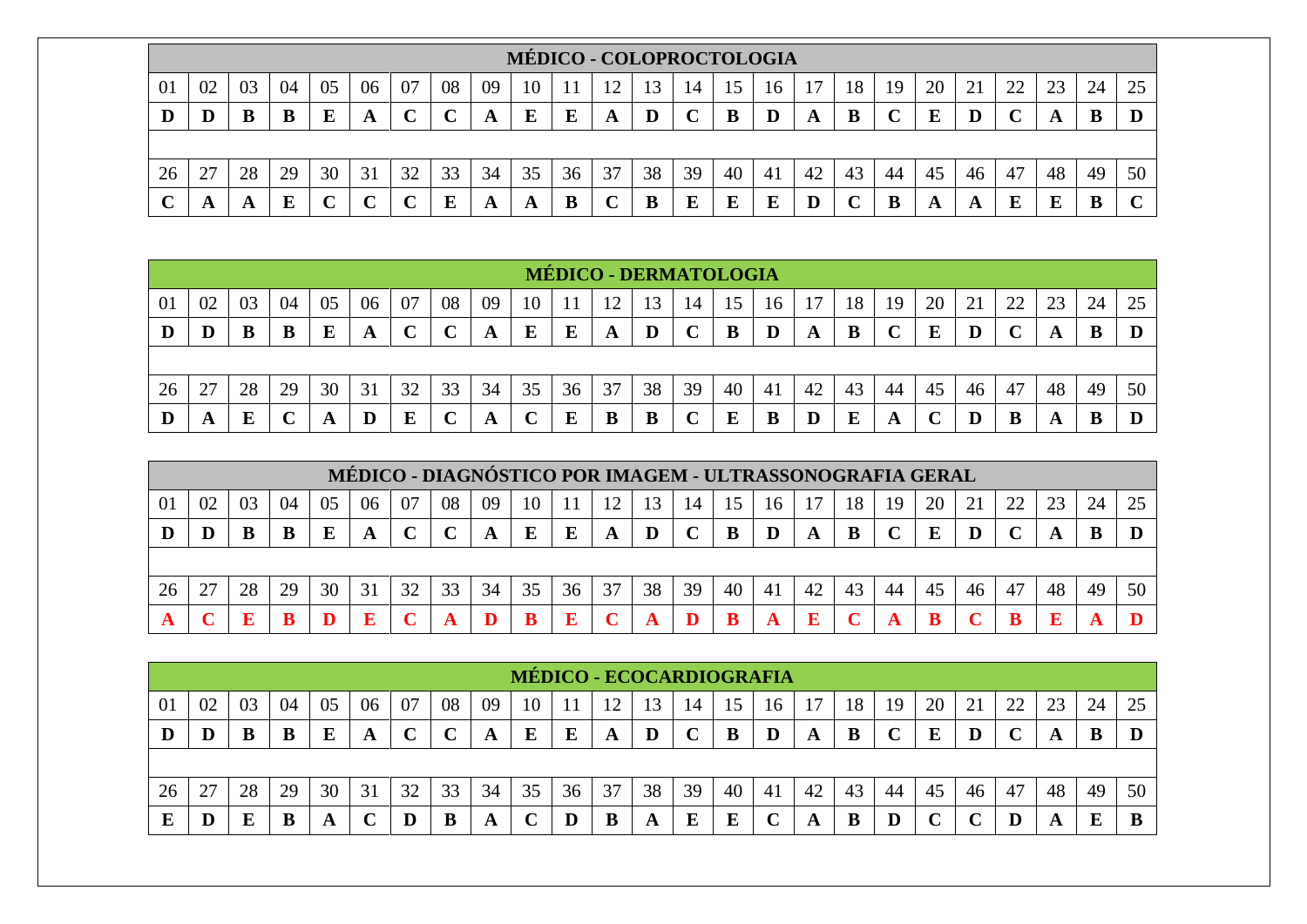|    |    |    |    |    |    |    |    |    |    |    | MÉDICO - ENDOCRINOLOGIA E METABOLOGIA |    |    |    |     |    |    |    |    |    |          |    |    |    |
|----|----|----|----|----|----|----|----|----|----|----|---------------------------------------|----|----|----|-----|----|----|----|----|----|----------|----|----|----|
| 01 | 02 | 03 | 04 | 05 | 06 |    | 08 | 09 | 10 |    |                                       |    | 14 |    | 16  |    | 18 | 19 | 20 | 21 | 22       | 23 | 24 | 25 |
|    |    | В  |    |    | A  |    |    | A  | Е  |    | A                                     | D  |    |    | D   | A  | B  |    | Е  |    | $\Gamma$ |    | B  |    |
|    |    |    |    |    |    |    |    |    |    |    |                                       |    |    |    |     |    |    |    |    |    |          |    |    |    |
| 26 | רר | 28 | 29 | 30 | 31 | 32 | 33 | 34 | 35 | 36 | 37                                    | 38 | 39 | 40 | -41 | 42 | 43 | 44 | 45 | 46 | 47       | 48 | 49 | 50 |
|    |    |    |    |    |    |    |    |    |    |    |                                       |    | E  |    |     |    | A  | B  |    |    | D        |    |    |    |

|    |    |    |    |    |    |    |                         |    |    | MÉDICO - ENDOSCOPIA |    |    |                  |    |                |    |    |    |    |    |    |    |    |    |
|----|----|----|----|----|----|----|-------------------------|----|----|---------------------|----|----|------------------|----|----------------|----|----|----|----|----|----|----|----|----|
| 01 | 02 | 03 | 04 | 05 | 06 | 07 | 08                      | 09 | 10 |                     | ാ  | 3  | 14               |    | 16             |    | 18 | 19 | 20 | 21 | 22 | 23 | 24 | 25 |
| D  | D  | B  | B  | E  | A  | ◡  | $\curvearrowright$<br>◡ | A  | E  | E                   | A  | D  | $\mathbf C$<br>◡ |    |                | A  | B  |    | E  |    |    | A  | B  |    |
|    |    |    |    |    |    |    |                         |    |    |                     |    |    |                  |    |                |    |    |    |    |    |    |    |    |    |
| 26 | 27 | 28 | 29 | 30 | 31 | 32 | 33                      | 34 | 35 | 36                  | 37 | 38 | 39               | 40 | 4 <sub>1</sub> | 42 | 43 | 44 | 45 | 46 | 47 | 48 | 49 | 50 |
| A  | B  |    |    | Ε  |    |    | Е                       | E  | A  |                     | E  |    |                  |    | A              | E  |    | B  | E  |    |    | A  | B  | г  |

|    |    |    |    |    |    |    |    |    |    |    |    |    |    |    |    | MÉDICO - GASTROENTEROLOGIA PEDIÁTRICA |    |    |    |    |    |    |    |    |
|----|----|----|----|----|----|----|----|----|----|----|----|----|----|----|----|---------------------------------------|----|----|----|----|----|----|----|----|
| 01 | 02 | 03 | 04 | 05 | 06 | 07 | 08 | 09 | 10 |    | 12 | 13 | 14 | 15 | 16 |                                       | 18 | 19 | 20 |    | 22 | 23 | 24 |    |
|    |    |    |    |    | A  |    |    | A  | E  |    | A  | D  |    | B  |    |                                       | B  |    | E  |    |    |    |    |    |
|    |    |    |    |    |    |    |    |    |    |    |    |    |    |    |    |                                       |    |    |    |    |    |    |    |    |
| 26 | דר | 28 | 29 | 30 | 31 | 32 | 33 | 34 | 35 | 36 | 37 | 38 | 39 | 40 | 41 | 42                                    | 43 | 44 | 45 | 46 | 47 | 48 | 49 | 50 |
|    |    |    | B  |    |    |    |    |    |    |    |    |    |    |    | A  |                                       |    |    | E  |    |    |    |    |    |

|    |          |    |    |    |    |    |                   |    |    | <b>MÉDICO - GERIATRIA</b> |    |    |    |    |     |    |    |    |    |                          |    |    |    |    |
|----|----------|----|----|----|----|----|-------------------|----|----|---------------------------|----|----|----|----|-----|----|----|----|----|--------------------------|----|----|----|----|
| 01 | 02       | 03 | 04 | 05 | 06 | 07 | 08                | 09 | 10 |                           | ി  | 13 | 14 | 15 | 16  |    | 18 | 19 | 20 | $\overline{\phantom{a}}$ | 22 |    | 24 | 25 |
| D  | $\bf{D}$ |    | B  |    | A  |    | $\mathbf{C}$<br>ັ | A  | E  | E                         | A  |    |    |    |     | A  | B  |    | E  |                          |    | A  | B  |    |
|    |          |    |    |    |    |    |                   |    |    |                           |    |    |    |    |     |    |    |    |    |                          |    |    |    |    |
| 26 | 27       | 28 | 29 | 30 | 31 | 32 | 33                | 34 | 35 | 36                        | 37 | 38 | 39 | 40 | -41 | 42 | 43 | 44 | 45 | 46                       | 47 | 48 | 49 | 50 |
|    | A        |    |    |    | ັ  |    |                   |    | A  |                           |    |    |    |    |     |    |    |    | B  | A                        | A  |    |    | E  |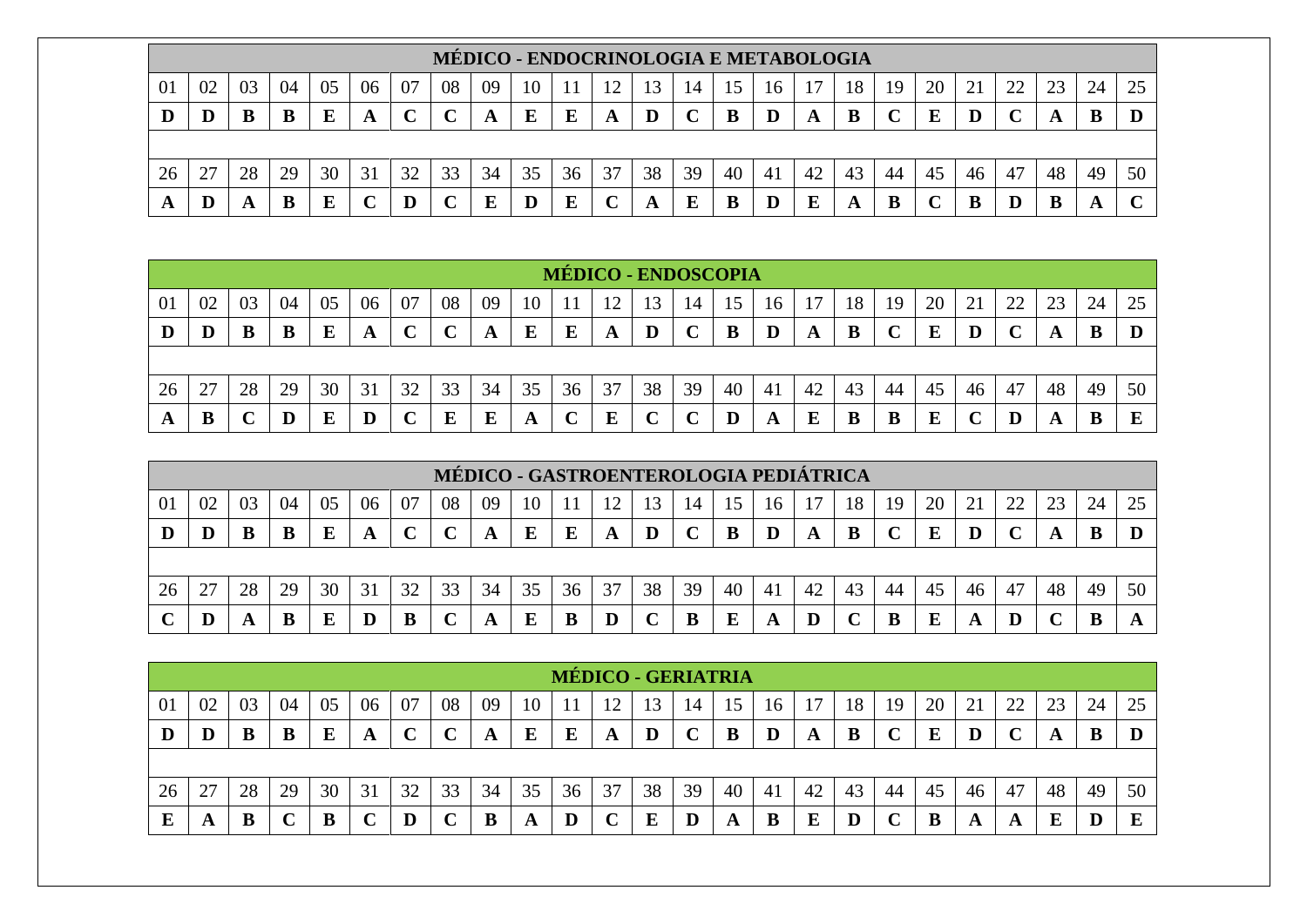|    |                                                                                                                                  |    |    |    |    |    |    |    |         |    |    |    |    |    |    | MÉDICO - GINECOLOGIA E OBSTETRÍCIA |    |    |    |    |    |    |    |    |
|----|----------------------------------------------------------------------------------------------------------------------------------|----|----|----|----|----|----|----|---------|----|----|----|----|----|----|------------------------------------|----|----|----|----|----|----|----|----|
| 01 | 07<br>08<br>20<br>02<br>03<br>22<br>06<br>09<br>18<br>23<br>24<br>25<br>04<br>21<br>05<br>19<br>10<br>ר ו<br>3<br>14<br>15<br>16 |    |    |    |    |    |    |    |         |    |    |    |    |    |    |                                    |    |    |    |    |    |    |    |    |
|    |                                                                                                                                  |    |    | E  | A  |    |    | A  | E       | Ε  | A  |    |    |    | D  |                                    | В  |    | E  |    |    |    | B  |    |
|    |                                                                                                                                  |    |    |    |    |    |    |    |         |    |    |    |    |    |    |                                    |    |    |    |    |    |    |    |    |
| 26 |                                                                                                                                  | 28 | 29 | 30 | 31 | 32 | 33 | 34 | 35      | 36 | 37 | 38 | 39 | 40 | 41 | 42                                 | 43 | 44 | 45 | 46 | 47 | 48 | 49 | 50 |
|    |                                                                                                                                  |    |    |    | A  |    |    |    | $\bf D$ |    | E  |    | B  | A  | D  |                                    |    |    | E  | П  | A  |    | г  |    |

|    |        |    |    |    |    |    |    |    |    |    | <b>MÉDICO - HEPATOLOGIA</b> |    |    |    |    |    |    |    |    |    |    |    |    |    |
|----|--------|----|----|----|----|----|----|----|----|----|-----------------------------|----|----|----|----|----|----|----|----|----|----|----|----|----|
| 01 | 02     | 03 | 04 | 05 | 06 | 07 | 08 | 09 | 10 |    | ി                           | 13 | 14 | ৲  | 16 |    | 18 | 19 | 20 | 21 | 22 |    | 24 | 25 |
| D  | D      | В  | B  | Ε  | A  |    |    | A  | Е  | E  | A                           | D  |    | B  | D  | A  | B  |    | E  |    |    |    | В  |    |
|    |        |    |    |    |    |    |    |    |    |    |                             |    |    |    |    |    |    |    |    |    |    |    |    |    |
| 26 | 27     | 28 | 29 | 30 | 31 | 32 | 33 | 34 | 35 | 36 | 37                          | 38 | 39 | 40 | 41 | 42 | 43 | 44 | 45 | 46 | 47 | 48 | 49 | 50 |
|    | $\sim$ |    | B  |    | ╰  | Е  | E  | В  |    |    |                             | A  |    |    |    | E  | D  | B  | B  |    | A  |    | D  |    |

|    |                                 |    |    |    |        |    |    |    |    |    | <b>MÉDICO - INFECTOLOGIA</b> |    |    |                         |    |    |    |    |    |    |    |    |    |    |
|----|---------------------------------|----|----|----|--------|----|----|----|----|----|------------------------------|----|----|-------------------------|----|----|----|----|----|----|----|----|----|----|
| 01 | 02                              | 03 | 04 | 05 | 06     | 07 | 08 | 09 | 10 |    | ∣າ                           | 13 | 14 | $\overline{\mathbf{a}}$ | 16 |    | 18 | 19 | 20 | ∠⊥ | 22 | 23 | 24 | 25 |
| D  |                                 |    |    |    | A      |    |    | A  |    |    | A                            |    |    | B                       |    |    | B  |    | E  |    |    |    |    |    |
|    |                                 |    |    |    |        |    |    |    |    |    |                              |    |    |                         |    |    |    |    |    |    |    |    |    |    |
| 26 | $\mathcal{L}$<br>$\overline{2}$ | 28 | 29 | 30 | 31     | 32 | 33 | 34 | 35 | 36 | 37                           | 38 | 39 | 40                      | 41 | 42 | 43 | 44 | 45 | 46 | 47 | 48 | 49 | 50 |
|    |                                 |    |    |    | D<br>Đ |    |    |    |    |    |                              |    | A  | B                       | E  |    |    |    | E  |    |    |    |    | E  |

|    |    |    |    |    |             |    |        | <b>MÉDICO - INFECTOLOGIA PEDIÁTRICA</b> |    |    |    |    |    |    |    |    |    |    |    |    |    |    |    |  |
|----|----|----|----|----|-------------|----|--------|-----------------------------------------|----|----|----|----|----|----|----|----|----|----|----|----|----|----|----|--|
| 01 | 02 | 03 | 04 | 05 | 06          | 07 | 08     | 09                                      | 10 |    |    |    | 14 |    | 16 |    | 18 | 19 | 20 |    | 22 |    | 24 |  |
| Ш  | D  |    | B  | E  | $\mathbf A$ |    | $\sim$ | A                                       | E  | E  | A  |    |    |    |    | A  | B  |    | E  |    |    |    |    |  |
|    |    |    |    |    |             |    |        |                                         |    |    |    |    |    |    |    |    |    |    |    |    |    |    |    |  |
| 26 | 27 | 28 | 29 | 30 | 31          | 32 | 33     | 34                                      | 35 | 36 | 37 | 38 | 39 | 40 | 41 | 42 | 43 | 44 | 45 | 46 | 47 | 48 | 49 |  |
|    | A  |    |    |    | B           |    | A      |                                         | в  | Е  |    |    | A  |    | E  |    | A  |    | B  |    | E  |    |    |  |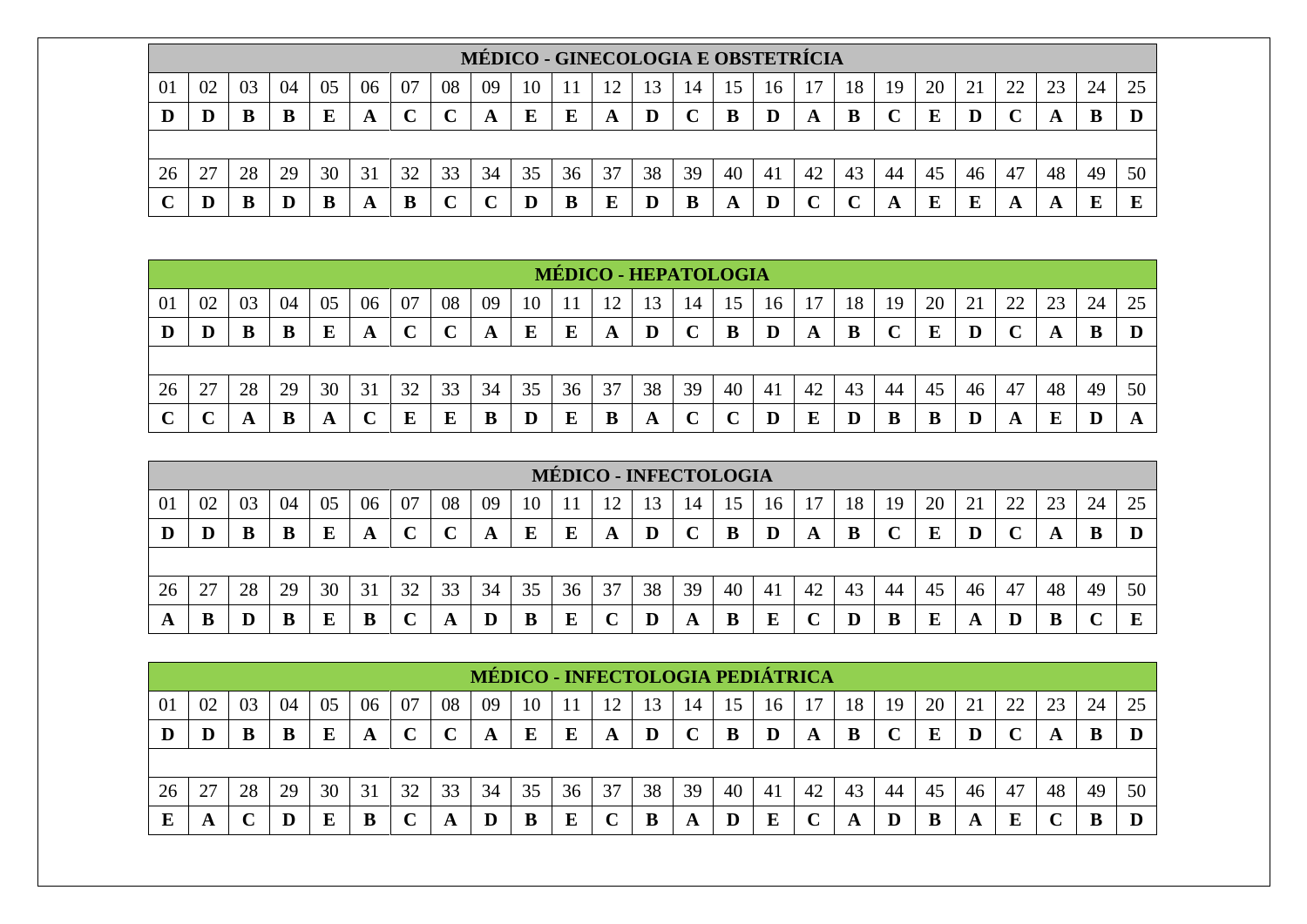|    |                                                                                                                            |    |    |    |                  |    |    |    |    |    | <b>MÉDICO - MEDICINA DO TRABALHO</b> |    |    |    |     |    |    |    |    |    |    |    |    |    |
|----|----------------------------------------------------------------------------------------------------------------------------|----|----|----|------------------|----|----|----|----|----|--------------------------------------|----|----|----|-----|----|----|----|----|----|----|----|----|----|
| 01 | 07<br>08<br>18<br>02<br>03<br>09<br>20<br>22<br>06<br>25<br>05<br>10<br>23<br>04<br>19<br>13<br>24<br>LC<br>14<br>16<br>15 |    |    |    |                  |    |    |    |    |    |                                      |    |    |    |     |    |    |    |    |    |    |    |    |    |
|    |                                                                                                                            |    |    | E  | A                |    |    | A  | E  | Ε  | A                                    |    | ֊  | B  |     |    | B  |    | F  |    |    |    | В  |    |
|    |                                                                                                                            |    |    |    |                  |    |    |    |    |    |                                      |    |    |    |     |    |    |    |    |    |    |    |    |    |
| 26 |                                                                                                                            | 28 | 29 | 30 | 31               | 32 | 33 | 34 | 35 | 36 | 37                                   | 38 | 39 | 40 | -41 | 42 | 43 | 44 | 45 | 46 | 47 | 48 | 49 | 50 |
|    |                                                                                                                            |    |    |    | $\boldsymbol{A}$ |    |    |    | E  |    |                                      |    |    | E  |     |    | A  |    | A  |    |    | В  |    |    |

|    |    |    |    |    |    |    |    |    |    |    | <b>MÉDICO - MEDICINA INTENSIVA</b> |    |    |    |    |    |    |    |    |    |    |    |    |    |
|----|----|----|----|----|----|----|----|----|----|----|------------------------------------|----|----|----|----|----|----|----|----|----|----|----|----|----|
| 01 | 02 | 03 | 04 | 05 | 06 | 07 | 08 | 09 | 10 |    | 12                                 | 13 | 14 | 15 | 16 |    | 18 | 19 | 20 |    | 22 | 23 | 24 | 25 |
| D  | D  | B  | B  | Ε  | A  |    |    |    | Е  | E  | A                                  | D  |    | B  | D  | A  | B  |    | E  |    |    |    | B  |    |
|    |    |    |    |    |    |    |    |    |    |    |                                    |    |    |    |    |    |    |    |    |    |    |    |    |    |
| 26 | 27 | 28 | 29 | 30 | 31 | 32 | 33 | 34 | 35 | 36 | 37                                 | 38 | 39 | 40 | 41 | 42 | 43 | 44 | 45 | 46 | 47 | 48 | 49 | 50 |
| D  | A  | E  | B  | B  | ╰  |    | E  |    |    | D  |                                    |    | D  |    | B  |    | A  | Е  |    |    | B  |    | D  |    |

|    |    |    |    |    |    |    |    |    |    |    | MÉDICO - NEFROLOGIA PEDIÁTRICA |    |    |    |    |    |    |    |    |    |    |    |    |    |
|----|----|----|----|----|----|----|----|----|----|----|--------------------------------|----|----|----|----|----|----|----|----|----|----|----|----|----|
| 01 | 02 | 03 | 04 | 05 | 06 | 07 | 08 | 09 | 10 |    | 12                             | 13 | 14 | 15 | 16 |    | 18 | 19 | 20 |    | 22 | 23 | 24 | 25 |
| D  |    |    |    |    | A  |    | ັ  | A  |    |    | A                              |    |    | B  |    |    | B  |    | E  |    |    |    |    |    |
|    |    |    |    |    |    |    |    |    |    |    |                                |    |    |    |    |    |    |    |    |    |    |    |    |    |
| 26 | 27 | 28 | 29 | 30 | 31 | 32 | 33 | 34 | 35 | 36 | 37                             | 38 | 39 | 40 | 41 | 42 | 43 | 44 | 45 | 46 | 47 | 48 | 49 | 50 |
|    |    |    | Ш  |    | E  |    | Ľ  |    | A  |    |                                | в  |    |    | B  |    | A  |    | D  | E  | E  | A  |    |    |

|    |    |    |    |    |    |    |        |    |    |    | <b>MÉDICO - NEONATOLOGIA</b> |    |    |    |    |    |    |    |    |    |        |    |    |    |
|----|----|----|----|----|----|----|--------|----|----|----|------------------------------|----|----|----|----|----|----|----|----|----|--------|----|----|----|
| 01 | 02 | 03 | 04 | 05 | 06 | 07 | 08     | 09 | 10 |    |                              | 13 | 14 |    | 16 |    | 18 | 19 | 20 | 21 | 22     |    | 24 | 25 |
| D  | D  |    | В  | E  | A  |    | $\sim$ | A  | E  | E  | A                            | D  |    |    |    | A  | B  |    | E  |    | $\sim$ |    | B  |    |
|    |    |    |    |    |    |    |        |    |    |    |                              |    |    |    |    |    |    |    |    |    |        |    |    |    |
| 26 | 27 | 28 | 29 | 30 | 31 | 30 | 33     | 34 | 35 | 36 | 37                           | 38 | 39 | 40 | 41 | 42 | 43 | 44 | 45 | 46 | 47     | 48 | 49 | 50 |
|    | A  |    | в  |    | E  |    |        |    | A  | В  |                              |    | E  |    |    |    | B  |    | A  | A  | A      |    |    |    |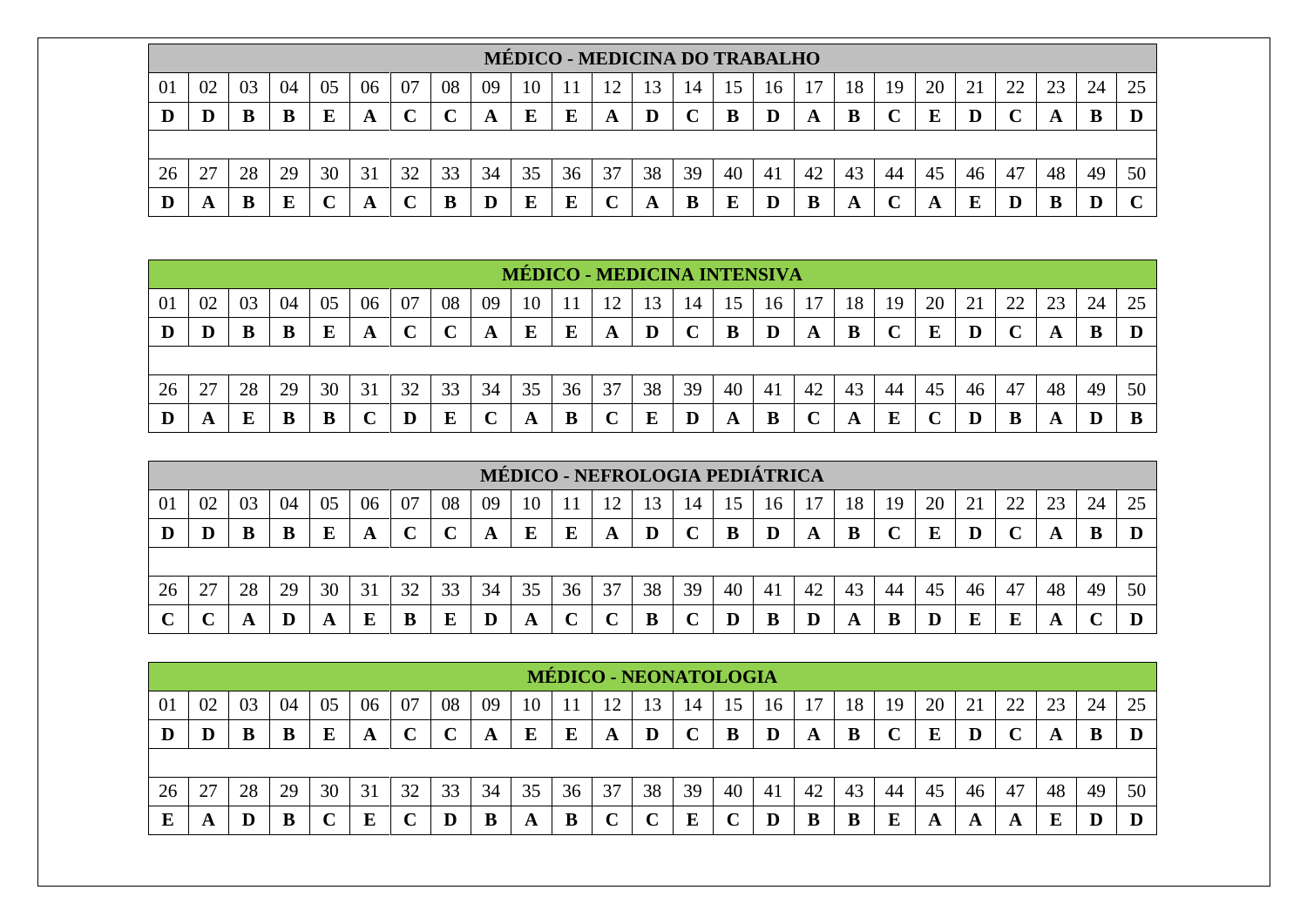|    |                                                                                                                                  |    |    |    |    |    |    |    |    |    | <b>MÉDICO - NEUROLOGIA</b> |    |    |    |    |     |    |    |    |    |    |    |    |    |
|----|----------------------------------------------------------------------------------------------------------------------------------|----|----|----|----|----|----|----|----|----|----------------------------|----|----|----|----|-----|----|----|----|----|----|----|----|----|
| 01 | 04<br>06<br>08<br>20<br>02<br>05<br>07<br>09<br>22<br>25<br>03<br>10<br>18<br>23<br>24<br>19<br>21<br>16<br>12<br>13<br>14<br>15 |    |    |    |    |    |    |    |    |    |                            |    |    |    |    |     |    |    |    |    |    |    |    |    |
|    | D                                                                                                                                |    | B  |    | A  |    |    | A  | E  | E  | A                          |    |    |    |    | A   | B  |    | E  |    |    |    | B  |    |
|    |                                                                                                                                  |    |    |    |    |    |    |    |    |    |                            |    |    |    |    |     |    |    |    |    |    |    |    |    |
| 26 | 27                                                                                                                               | 28 | 29 | 30 | 31 | 32 | 33 | 34 | 35 | 36 | 37                         | 38 | 39 | 40 | 41 | -42 | 43 | 44 | 45 | 46 | 47 | 48 | 49 | 50 |
|    | E                                                                                                                                |    | D  | A  | D  | A  | B  | Е  | ╰  |    | E                          | B  |    | B  |    |     | F  |    |    |    | E  |    |    |    |

|    |    |    |    |    |           |    |                         |    |    | <b>MÉDICO - OFTALMOLOGIA</b> |     |    |                  |    |                |    |    |    |    |    |    |    |    |        |
|----|----|----|----|----|-----------|----|-------------------------|----|----|------------------------------|-----|----|------------------|----|----------------|----|----|----|----|----|----|----|----|--------|
| 01 | 02 | 03 | 04 | 05 | 06        | 07 | 08                      | 09 | 10 |                              | ר ו | 3  | 14               |    | 16             |    | 18 | 19 | 20 | 21 | 22 | 23 | 24 | 25     |
| D  | D  | B  | B  | Ε  | A         | ◡  | $\curvearrowright$<br>◡ | A  | E  | E                            | A   | D  | $\mathbf C$<br>◡ |    |                | A  | B  |    | E  |    |    | A  | B  |        |
|    |    |    |    |    |           |    |                         |    |    |                              |     |    |                  |    |                |    |    |    |    |    |    |    |    |        |
| 26 | 27 | 28 | 29 | 30 | 31        | 32 | 33                      | 34 | 35 | 36                           | 37  | 38 | 39               | 40 | 4 <sub>1</sub> | 42 | 43 | 44 | 45 | 46 | 47 | 48 | 49 | 50     |
|    |    |    | A  |    | ${\bf D}$ | B  | E                       |    | B  |                              | E   |    | E                |    |                |    | A  |    | D  |    | B  | A  | A  | $\sim$ |

|    |        |    |    |    |    |    |    |    |    |    |    |    |    |    |    | MÉDICO - ORTOPEDIA E TRAUMATOLOGIA |    |    |    |    |    |    |    |    |
|----|--------|----|----|----|----|----|----|----|----|----|----|----|----|----|----|------------------------------------|----|----|----|----|----|----|----|----|
| 01 | 02     | 03 | 04 | 05 | 06 | 07 | 08 | 09 | 10 |    | 12 | 13 | 14 |    | 16 |                                    | 18 | 19 | 20 |    | 22 | 23 | 24 |    |
|    |        |    |    |    | A  |    |    | A  | E  |    | A  |    |    | в  |    |                                    | B  |    | E  |    |    |    |    |    |
|    |        |    |    |    |    |    |    |    |    |    |    |    |    |    |    |                                    |    |    |    |    |    |    |    |    |
| 26 | $\cap$ | 28 | 29 | 30 | 31 | 32 | 33 | 34 | 35 | 36 | 37 | 38 | 39 | 40 | 41 | 42                                 | 43 | 44 | 45 | 46 | 47 | 48 | 49 | 50 |
|    |        |    |    |    |    |    |    |    |    |    |    |    |    |    |    |                                    |    |    |    |    | A  |    |    |    |

|    |    |    |    |    |    |    |    |    |    |    |    |    |    |    |    | MÉDICO - OTORRINOLARINGOLOGISTA |    |    |    |    |    |    |    |    |
|----|----|----|----|----|----|----|----|----|----|----|----|----|----|----|----|---------------------------------|----|----|----|----|----|----|----|----|
| 01 | 02 | 03 | 04 | 05 | 06 | 07 | 08 | 09 | 10 |    |    | 3  | 14 |    | 16 |                                 | 18 | 19 | 20 | 21 | 22 | ົ  | 24 | 25 |
| IJ | D  |    |    |    | A  |    |    |    | E  | E  | A  |    |    |    |    | A                               | B  |    | г  |    |    |    |    |    |
|    |    |    |    |    |    |    |    |    |    |    |    |    |    |    |    |                                 |    |    |    |    |    |    |    |    |
| 26 |    | 28 | 29 | 30 | 31 | 32 | 33 | 34 | 35 | 36 | 37 | 38 | 39 | 40 | 41 | 42                              | 43 | 44 | 45 | 46 | 47 | 48 | 49 | 50 |
|    |    |    |    |    | A  |    |    |    | D  |    | в  | A  | D  | A  | B  |                                 |    |    | E  |    | E  | Ð  | ш  |    |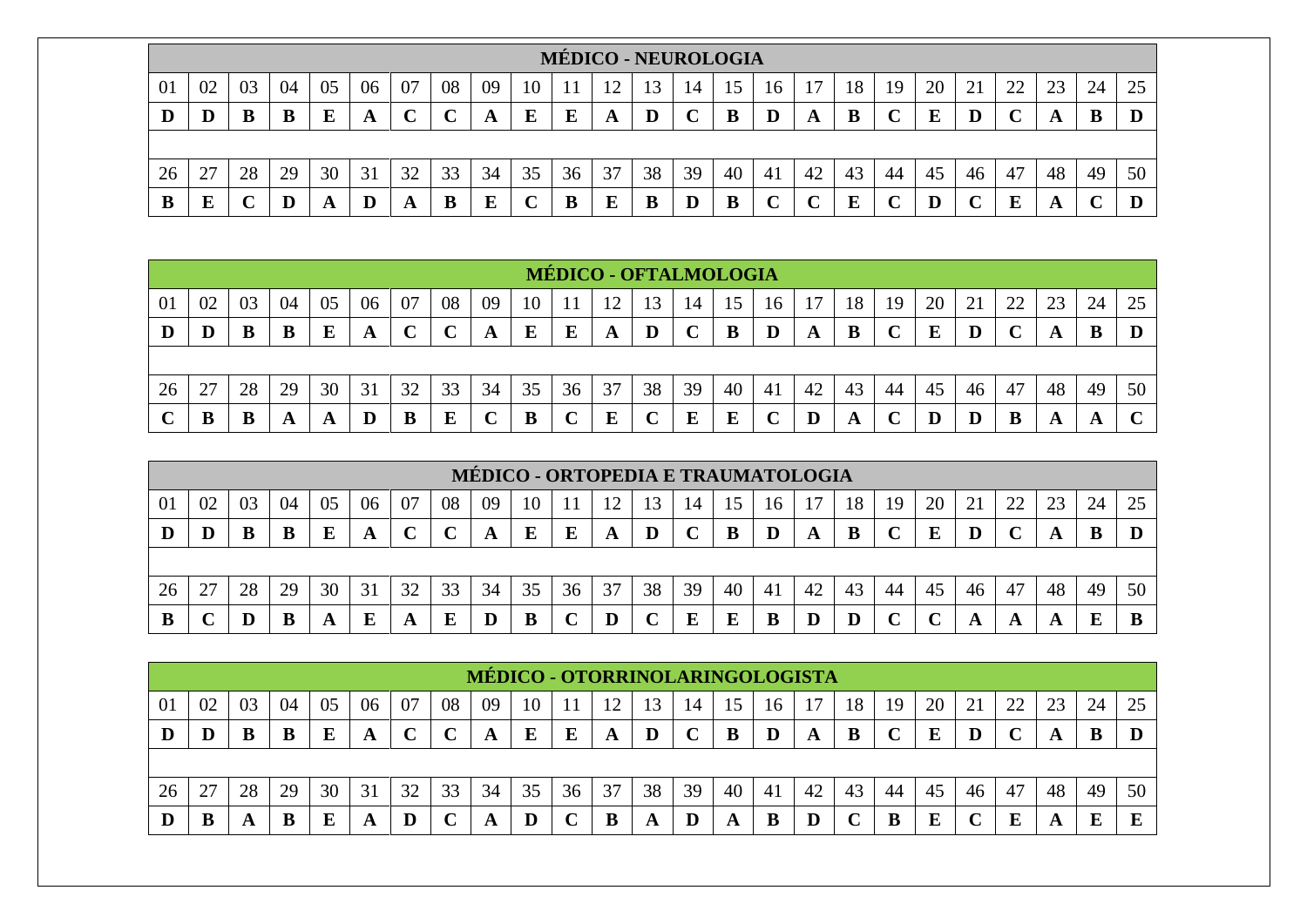|    |                                                                                                                                  |    |    |    |    |    |    |    |    | <b>MÉDICO - PATOLOGIA</b> |    |          |    |    |    |    |    |     |    |    |    |    |    |    |
|----|----------------------------------------------------------------------------------------------------------------------------------|----|----|----|----|----|----|----|----|---------------------------|----|----------|----|----|----|----|----|-----|----|----|----|----|----|----|
| 01 | 04<br>05<br>06<br>08<br>20<br>02<br>07<br>09<br>22<br>25<br>10<br>18<br>21<br>23<br>24<br>03<br>19<br>16<br>12<br>13<br>14<br>15 |    |    |    |    |    |    |    |    |                           |    |          |    |    |    |    |    |     |    |    |    |    |    |    |
|    | D                                                                                                                                |    | B  |    | A  |    |    | A  | E  | E                         | A  | $\bf{D}$ |    |    |    | A  | B  |     | E  |    |    |    | B  |    |
|    |                                                                                                                                  |    |    |    |    |    |    |    |    |                           |    |          |    |    |    |    |    |     |    |    |    |    |    |    |
| 26 | 27                                                                                                                               | 28 | 29 | 30 | 31 | 32 | 33 | 34 | 35 | 36                        | 37 | 38       | 39 | 40 | 41 | 42 | 43 | 44  | 45 | 46 | 47 | 48 | 49 | 50 |
| A  |                                                                                                                                  | B  | D  |    | A  | D  | E  | B  |    |                           |    | E        | E  | Е  |    |    | A  | . . | A  |    |    | В  |    |    |

|    |    |    |    |    |    |    |    |    |    |    | MÉDICO – PEDIATRIA |    |    |    |    |    |    |    |    |    |    |    |    |    |
|----|----|----|----|----|----|----|----|----|----|----|--------------------|----|----|----|----|----|----|----|----|----|----|----|----|----|
| 01 | 02 | 03 | 04 | 05 | 06 | 07 | 08 | 09 | 10 |    | 10                 | 13 | 14 | 15 | 16 |    | 18 | 19 | 20 |    | 22 | 23 | 24 | 25 |
| D  | D  | B  | B  | Е  | A  |    | ◡  | A  | E  | E  | A                  | D  |    | B  | D  | A  | B  |    | E  |    |    | A  | B  |    |
|    |    |    |    |    |    |    |    |    |    |    |                    |    |    |    |    |    |    |    |    |    |    |    |    |    |
| 26 | 27 | 28 | 29 | 30 | 31 | 32 | 33 | 34 | 35 | 36 | 37                 | 38 | 39 | 40 | 41 | 42 | 43 | 44 | 45 | 46 | 47 | 48 | 49 | 50 |
| A  |    | D  | B  |    |    | A  | D  |    | E  | A  |                    |    | B  | Е  |    | D  | E  | B  | A  |    | E  | B  |    | E  |

|    |                                 |    |    |    |    |    |    |    |    |    | MÉDICO - PSIQUIATRIA |    |    |    |    |    |    |    |    |                          |                |              |    |    |
|----|---------------------------------|----|----|----|----|----|----|----|----|----|----------------------|----|----|----|----|----|----|----|----|--------------------------|----------------|--------------|----|----|
| 01 | 02                              | 03 | 04 | 05 | 06 | 07 | 08 | 09 | 10 |    | 12                   | 3  | 14 |    | 16 |    | 18 | 19 | 20 | $\overline{\phantom{a}}$ | $\gamma\gamma$ | $\cap$<br>23 | 24 | 25 |
| D  |                                 |    |    |    | A  |    |    |    | E  | Ľ  | A                    |    | ◡  |    |    |    | B  |    | E  |                          |                |              | B  | D  |
|    |                                 |    |    |    |    |    |    |    |    |    |                      |    |    |    |    |    |    |    |    |                          |                |              |    |    |
| 26 | $\mathcal{L}$<br>$\overline{2}$ | 28 | 29 | 30 | 31 | 32 | 33 | 34 | 35 | 36 | 37                   | 38 | 39 | 40 | 41 | 42 | 43 | 44 | 45 | 46                       | 47             | 48           | 49 | 50 |
| D  |                                 |    |    |    | ັ  |    |    |    | ┳  |    |                      |    | A  |    |    |    |    |    |    |                          | B              |              | A  |    |

|    |    |    |    |    |    |    |        | MÉDICO - RADIOLOGIA E DIAGNÓSTICO POR IMAGEM |    |    |    |    |             |    |    |    |    |    |    |    |    |    |    |    |
|----|----|----|----|----|----|----|--------|----------------------------------------------|----|----|----|----|-------------|----|----|----|----|----|----|----|----|----|----|----|
| 01 | 02 | 03 | 04 | 05 | 06 | 07 | 08     | 09                                           | 10 |    | 12 |    | 14          |    | 16 |    | 18 | 19 | 20 |    | 22 | 23 | 24 |    |
|    |    |    |    |    | A  |    | $\sim$ |                                              | E  | E  | A  |    | $\mathbf C$ | B  | D  |    |    |    | E  |    |    |    | B  |    |
|    |    |    |    |    |    |    |        |                                              |    |    |    |    |             |    |    |    |    |    |    |    |    |    |    |    |
| 26 |    | 28 | 29 | 30 | 31 | 32 | 33     | 34                                           | 35 | 36 | 37 | 38 | 39          | 40 | 41 | 42 | 43 | 44 | 45 | 46 | 47 | 48 | 49 | 50 |
|    | E  |    |    |    | A  | E  |        |                                              |    | Е  | A  |    |             |    |    |    | A  | г  |    |    |    |    | A  |    |